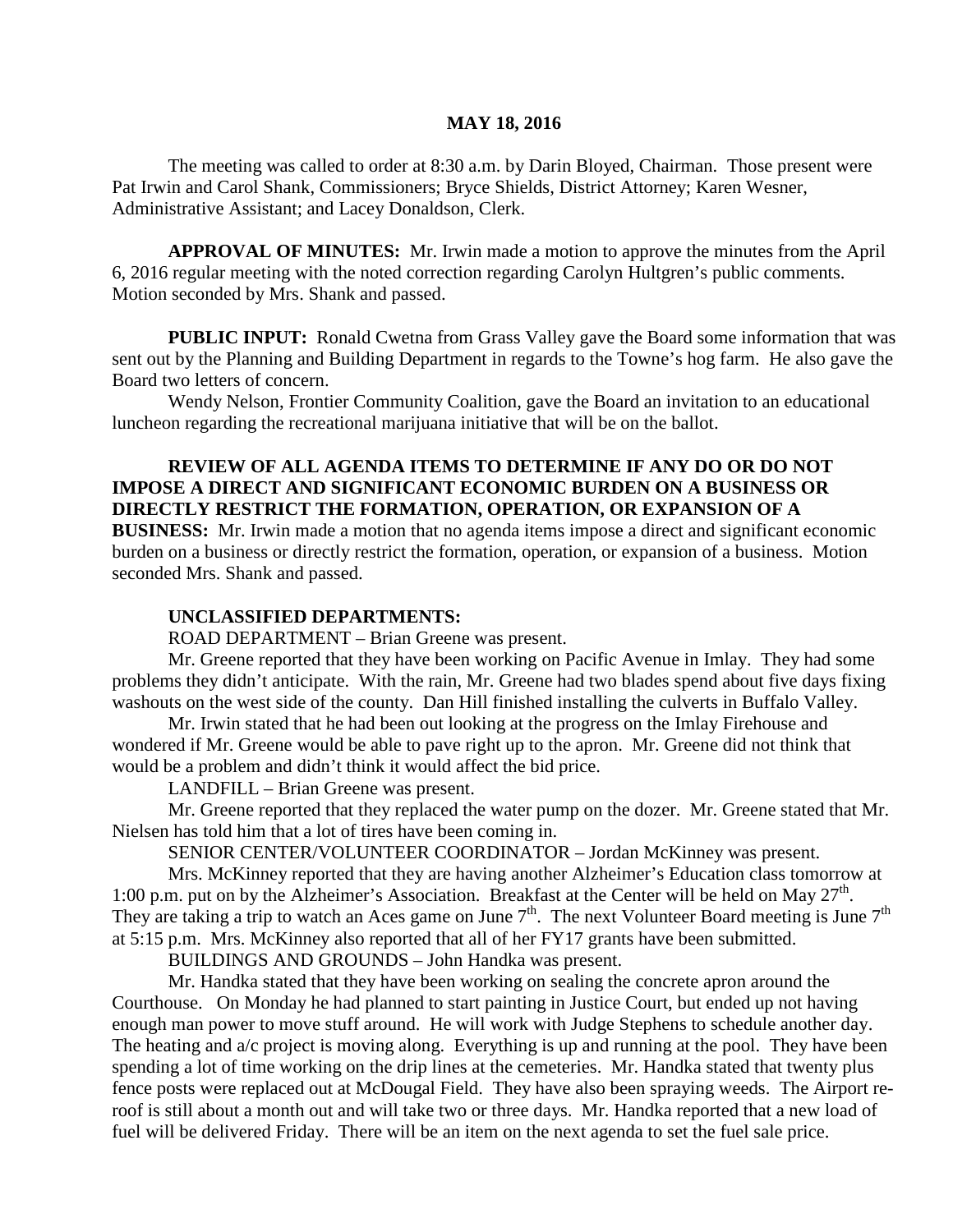Mr. Bloyed stated that he spoke to NV Energy again and they will be triple-checking the lines today to make sure the power is off. To have the poles removed we will have to submit an application and pay the fee.

#### **STATE OF NEVADA DEPARTMENT OF TRANSPORTATION (NDOT):**

PRESENTATION, QUESTION/ANSWER OF THE PERSHING FY17 TO 2021+ WORK PROGRAM, PRESENTATION OF THE 2016 TRANSPORTATION REPORT FOR PERSHING COUNTY; APPROVAL OF THE PERSHING FY17 TO 2021+ WORK PROGRAM – Bill Hoffman, Deputy Director and Lee Bonner, Government Liaison were present and also introduced several other key NDOT staff. The Board was given the 2016 Transportation Report for Pershing County. Mr. Hoffman discussed traffic safety and spoke about the 5 year Transportation Bill. Project ideas for Pershing County include upgrading ramps and a new interchange at Westfall to Crow Industrial Park, replacement of the G-29 (Woolsey) Bridge, a roundabout at Elmhurst and  $8<sup>th</sup>$ , pedestrian and traffic improvements at the Courthouse intersection, a roundabout at  $14<sup>th</sup>$  and Cornell, Main Street improvements, a bike safety plan, and landscape and art projects at the exit ramp to Lovelock. Mr. Hoffman also stated that they are looking at moving their maintenance station out of the City limits. The proposed funding totals are \$3,773,870 for FY17 and \$15,845,818 for FY18-20.

Mr. Irwin made a motion to approve the Fiscal Year 2017 NDOT Work Program as presented. Motion seconded by Mrs. Shank and passed.

Robert McDougal asked about the I-11 proposed alignments and where to find more information. Mr. Hoffman stated that he will have the project manager come out to give a presentation.

### **UNCLASSIFIED DEPARTMENTS, CONT.D:**

COMMUNITY CENTER/ECONOMIC DEVELOPMENT – Heidi Lusby-Angvick was present. Mrs. Lusby-Angvick reported that she will be attending the meeting Wendy Nelson spoke about this morning. There is a Stronger Economies Together (SET) meeting scheduled for next Wednesday and Mrs. Lusby-Angvick will participate over the phone. There was a "New technology in food and feed" seminar held at the Community Center this past Monday. After that seminar, Robert McDougal gave a tour of Nile Valley Foods. The  $4<sup>th</sup>$  grade field trips to the Museum and the Indian Caves are finishing up today.

COOPERATIVE AG EXTENSION – Steve Foster was present.

Mr. Foster reported that he put on a pesticide applicators training in March. He is now the State Coordinator for the Western Statewide Research and Education Program and they offered a webinar to educate people on the availability of grants. On April  $8<sup>th</sup>$  Mr. Foster held a corn and soy bean production workshop. Mr. Foster also stated that he has made a lot of farm calls and wrote a letter to ask the insurance companies to not require famers with alfalfa stands to use their water on those stands. He also spoke about the Pershing County Business Retention and Expansion Report, stating that they have finished the initial report and the summary has been released. Mr. Foster attended ultrasound training in Oregon to learn how to use the equipment to pregnancy test cows. He will be doing some one on one training with area ranchers and then will work on a statewide program. The "Grow Your Own" series is currently running every Tuesday and Thursday. A webinar was also offered on pulse crops, which includes bean type crops.

In 4-H news, the Livestock Show held on May  $8<sup>th</sup>$  went well. The Nevada Junior Livestock Show was held last week in Reno and he hasn't received a full report as of yet.

Mr. Foster stated that the Nevada Youth Range Camp will be held June 18 – 25, 2016. He will be teaching a Slaughter Certification class through the Beginning Farmer and Rancher Program on June  $30<sup>th</sup>$  and July 1<sup>st</sup> at the Research Farm in Reno. Mr. Foster will be attending the Western SARE (Sustainable Agriculture Research and Education) summer meeting in Newport, Oregon July 11-15.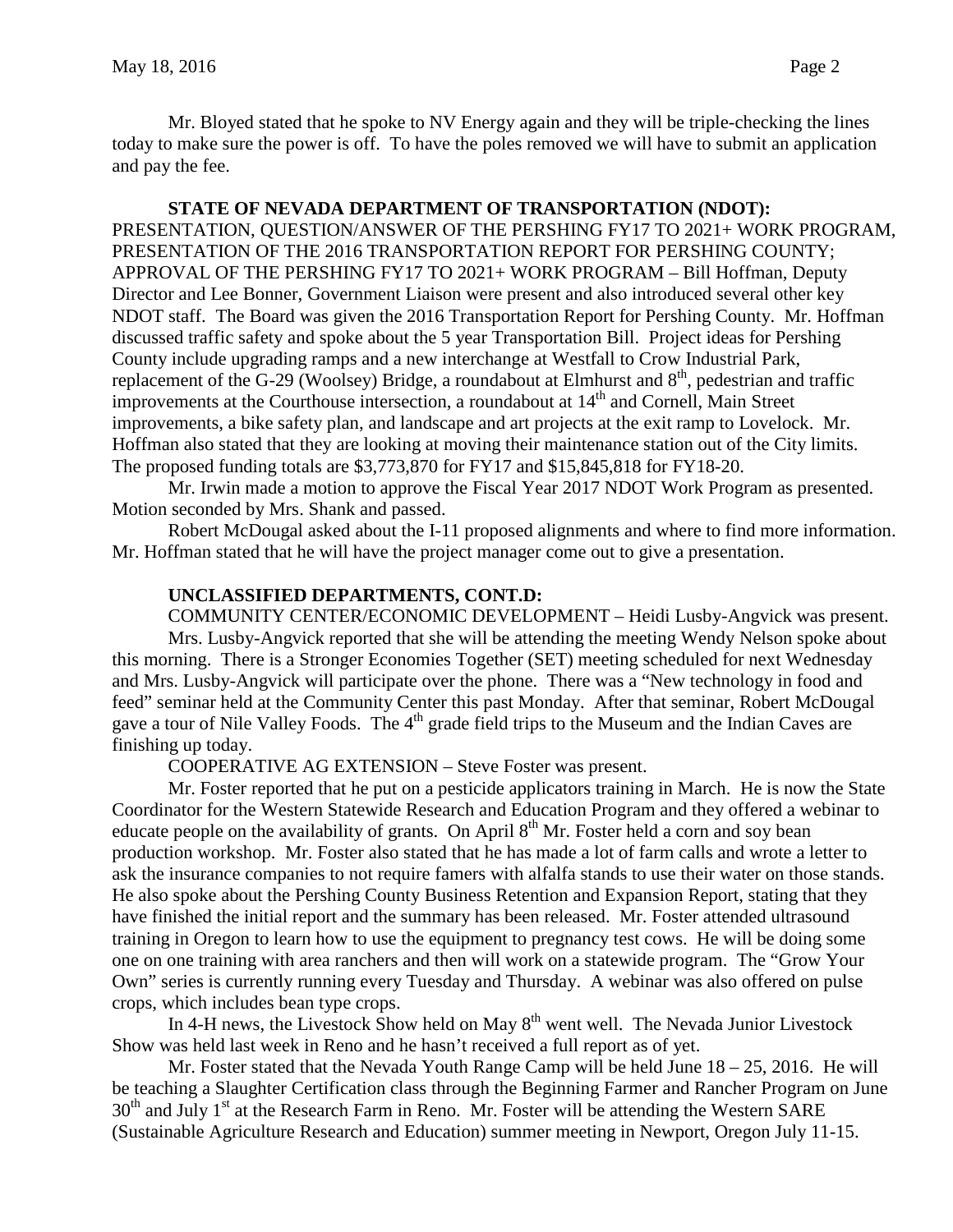#### PERSHING COUNTY FIRE/AMBULANCE –

*AMBULANCE REPORT:* Dan Murphy, EMS Coordinator, Chief Dave Ayoob and Debbie Mock were present.

*Request for approval of additional funding to purchase Stryker Self Loading Gurney:* Mr. Murphy reported that in the time it took to get the grant funding from POOL/PACT approved, Stryker raised their prices and we are now \$10,000 short. Mr. Murphy spoke with Mike Rebaleati at POOL/PACT and we can submit an amended grant application for the additional funding or apply for a new grant. Both of these options push us out till after September. Mr. Murphy also spoke with Mrs. Childs and she felt the additional funding could come out of the Ambulance Fund.

Mr. Irwin would like the County to move forward with ordering the gurney now and have Mr. Murphy submit the necessary paperwork to POOL/PACT to request the additional funding.

Mrs. Childs stated that the Ambulance budget will have to be augmented to cover the expense, but we did receive more revenue than we anticipated.

Mr. Irwin made a motion to move forward with purchasing the Stryker Self Loading Gurney with the additional cost initially coming from the Ambulance Fund and applying for the balance through POOL/PACT. Motion seconded by Mrs. Shank and passed.

Chief Ayoob spoke about the new Trip Tix system. The new system is taking over an hour to enter the information, where the previous system only took approximately 20 minutes. Chief Ayoob stated that he is looking into other options.

Chief Ayoob stated that Ms. Mock has been helping out with the EMS aspect of the Department. Ms. Mock stated that she has found some options to bring in an advanced EMT (Emergency Medical Technician) class. She received a quote from HGH (Humboldt General Hospital) to provide a 16 week class for up to 15 students in the amount of \$21,014.25. 12 members have verbally agreed to take the class. She also has two people outside the Department that would like to pay and take the class. There is a scholarship available after successful completion and the applicant would receive reimbursement. Mr. Irwin stated that the scholarship program Ms. Mock is speaking of has run out of money, but there is a National program that will do the same thing. An item will be put on a future agenda for possible approval.

Mr. Murphy also received an email from Chris Watanabe of REMSA. They have changed collection agencies and are working on the transition.

*LOVELOCK FIRE DEPARTMENT:* Chief Ayoob reported that they went through the Hazmat trailer and rearranged things. The inventory is up to date. The trailer will be moved to the Road Department yard sometime this week. Chief Ayoob did give the Board a list of items that need to be replaced or repaired. Mr. Irwin felt that there are grants available to cover these costs.

Chief Ayoob also attended a meeting with BLM in Winnemucca regarding the Annual Operating Plan. He will forward the information to Mrs. Wesner for a future agenda.

Chief Ayoob reported that they currently have 22 members.

*APPROVAL OF RESOLUTION ESTABLISHING A DRIVER OPERATOR POLICY FOR EMERGENCY PERSONNEL WHO OPERATE CERTAIN VEHICLES DURING EXECUTION OF EMERGENCY GOVERNMENT FUNCTIONS; APPROVAL OF ENDORSEMENT J FORM:* Mr. Irwin stated that he wanted the exact verbiage from the EVOC (Emergency Vehicle Operation Course) card included in Section D. He also wanted the language regarding the battalion chief removed as that position is not used in Pershing County. Mr. Irwin also questioned why the Sheriff was included. Mr. Shields stated that he spoke with Sheriff Allen and they were included in the event that they obtain a squad vehicle.

Mr. Irwin made a motion to adopt Resolution #16-0503 establishing a Driver Operator Policy for emergency personnel who operate certain vehicles during execution of emergency government functions with the noted changes. Motion seconded by Mrs. Shank and passed unanimously.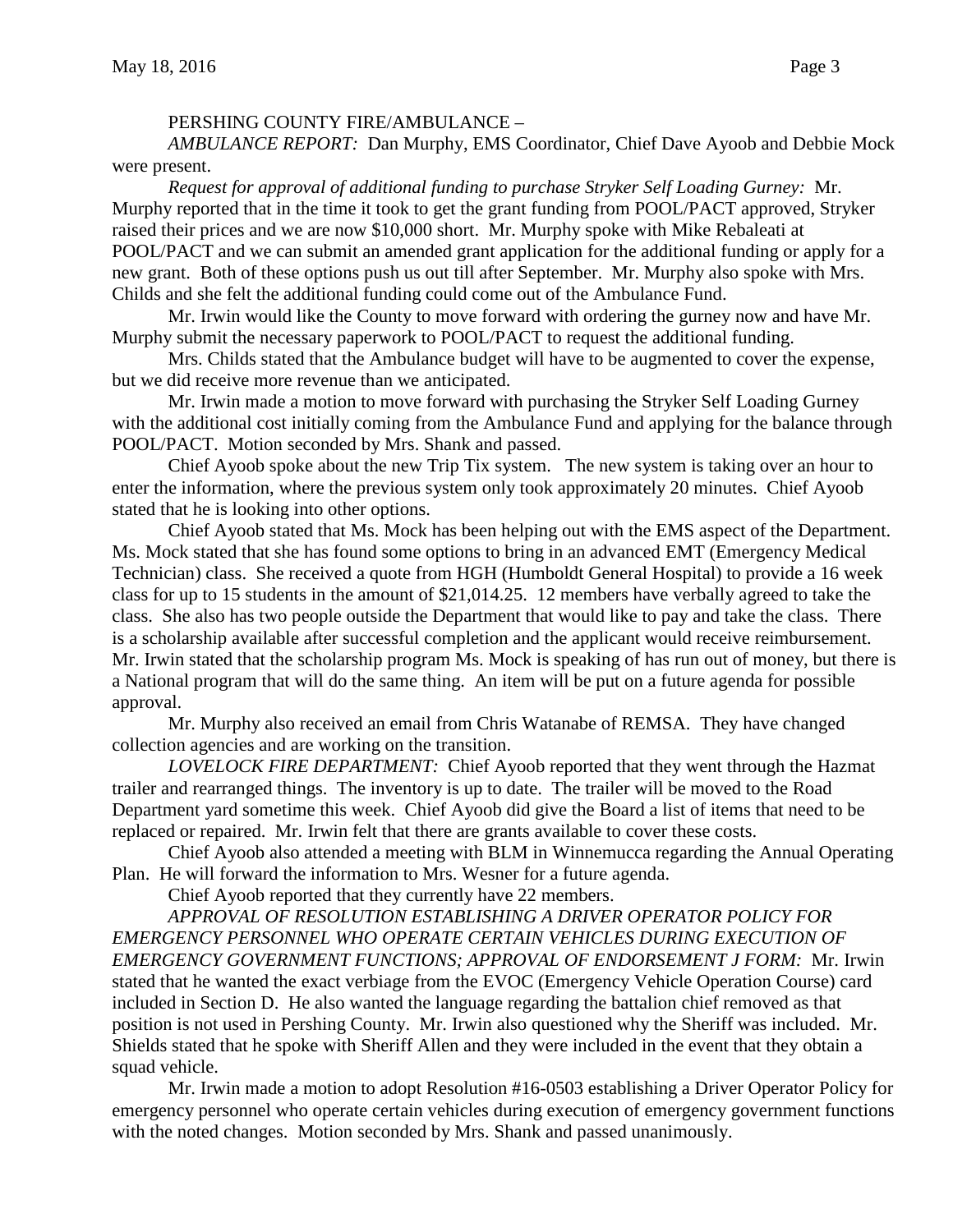PUBLIC DEFENDER – Mrs. Shank spoke with Dave Mendiola, Humboldt County Manager, last Friday and the Humboldt County Commission were going to discuss the Conflict Counsel Contract at their meeting Monday, but it was postponed.

Mr. Cochran didn't have anything additional to report.

**GRASS VALLEY ADVISORY BOARD:** There was no one present from the Grass Valley Advisory Board.

**PLANNING DEPARTMENT:** James Evans was present.

Mr. Evans stated that the Planning Commission will meet in June.

**IMLAY WATER:** James Evans was present.

Mr. Evans reported that the tanks were cleaned last Saturday and the Sanitary Survey was completed on Monday. The only thing noted were the weeds in a ditch.

**BUILDING DEPARTMENT:** James Evans and Damian McKinney were present.

Mr. Evans stated that they have been busy. The weather has been affecting the construction work on the archival building. The Imlay Firehouse interior is coming along. He inspected the rough framing, plumbing and electrical last week and everything looks good.

Mrs. Shank asked Mr. Irwin if he had spoken with Michael Clay Construction regarding the French drains. He stated that he hasn't. They never received notice of the change order and the County did not pay for it. A new bid will have to be obtained to have a bigger floor drain cut in.

Mr. Evans also reported that the kitchen at the Community Center is coming along.

UPDATE ON CODE ENFORCEMENT OFFICER – Mr. McKinney gave the Board a written update regarding the progress of Code Enforcement issues. He also reported that on May  $11<sup>th</sup>$  the office sent out letters regarding the hog farm in Grass Valley. They have already received several emails in response and Mr. McKinney will put a packet together for the Board.

Mr. McKinney stated that three properties' files have been closed out as they are now compliant; however, he has three new properties to investigate.

Mr. Evans informed the Board that Mr. McKinney will probably be leaving the Department in the near future for a position with Juvenile Probation.

**APPROVAL OF A RESOLUTION PROVIDING FOR THE TRANSFER OF THE COUNTY'S 2016 PRIVATE ACTIVITY BOND VOLUME CAP TO THE NEVADA RURAL HOUSING AUTHORITY AND OTHER MATTERS RELATED THERETO:** Mr. Irwin made a motion to adopt Resolution #16-0504 authorizing the transfer of Pershing County's 2016 Private Activity Bond Volume Cap to the Nevada Rural Housing Authority in the amount of \$253,843.09. Motion seconded by Mrs. Shank and passed.

**APPROVAL OF A HIGHER HOTEL ROOM RATE FOR ROGER MANCEBO TO ATTEND POOL/PACT CONFERENCE APRIL 28, 2016 IN RENO AND THE STATE OF NEVADA LANDS MEETING IN TONOPAH ON MAY 12, 2016:** Mr. Irwin made a motion to approve the higher hotel room rate for Roger Mancebo to attend the POOL/PACT Conference in Reno April 28, 2016 and the State of Nevada Lands meeting in Tonopah May 12, 2016. Motion seconded by Mrs. Shank and passed.

## **ELECTED DEPARTMENTS:**

LACEY DONALDSON, CLERK-TREASURER – Mrs. Donaldson stated that she has had one employee out on medical for about a month, so she was able to pull the shared employee from the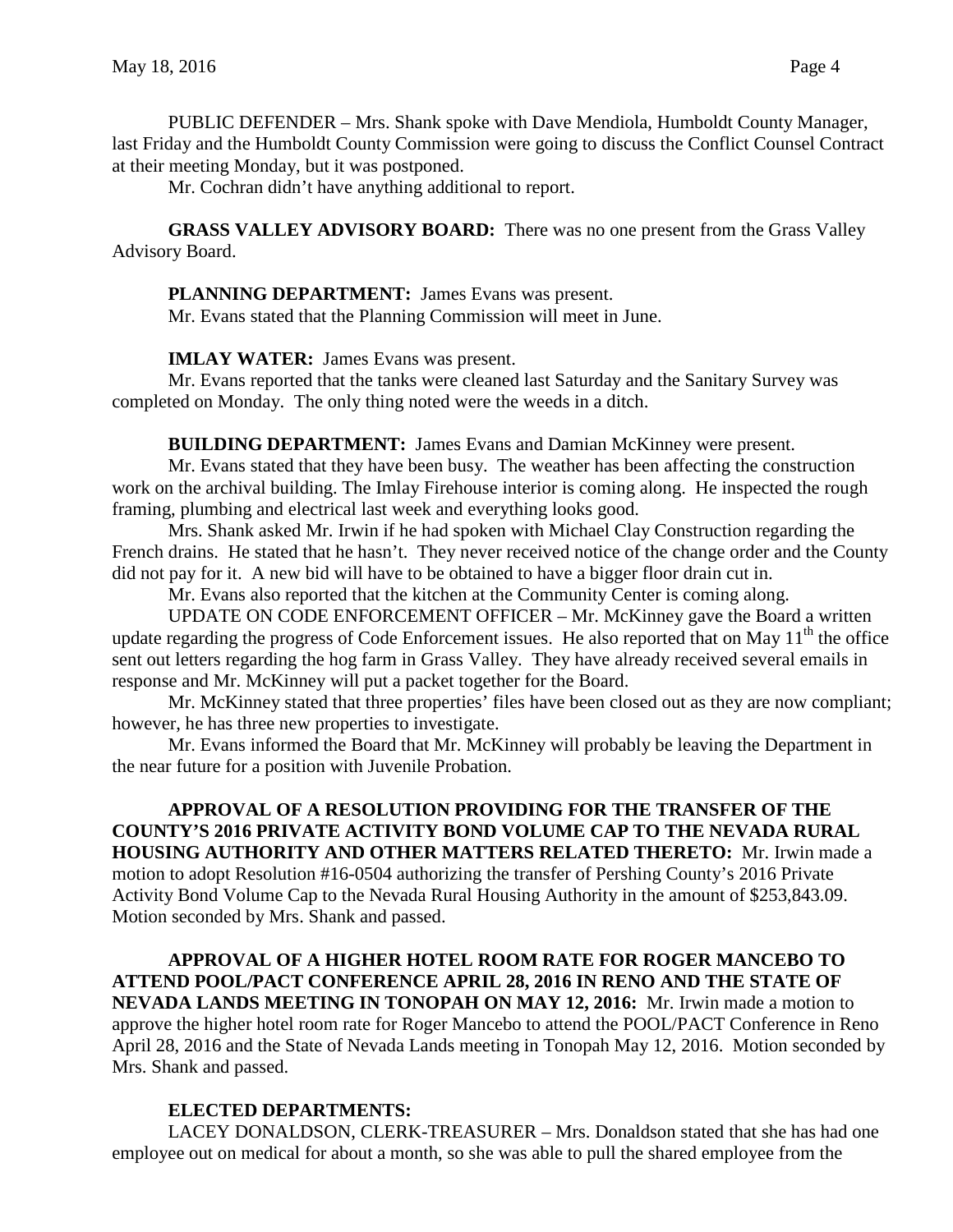Assessor's office to help cover. The Sample Ballots should go out in the mail on Friday, Mail Ballots will be mailed next week and Early Voting starts next Saturday.

*Approval of corrections/changes to the Tax Roll:* The Board was presented with a correction on Personal Property Account Number BS 5568, which was a double billing on equipment.

Mrs. Shank made a motion to approve the correction to the Tax Roll as presented, which represents an \$87,078.18 refund to GE Capital Corporation. Motion seconded by Mr. Irwin and passed.

RENE CHILDS, RECORDER-AUDITOR – *Cynthia Smith, Family Resource Center Request to have Pershing County Auditor's office provide grant administration for the 7-1-16 through 6-30-17:*  Mrs. Childs introduced Cynthia Smith from the Family Resource Center. This program is currently being administered by the School District and their office is located on school property; however, the District has locked down their campus, which restricts access to the Family Resource Center. They have been offered to share space with WIC and the program funds would be administered similar to that program as well.

Mrs. Shank made a motion to approve the request of the Family Resource Center to have the Pershing County Auditor's office provide grant administration July 1, 2016 through June 30, 2017. Motion seconded by Mr. Irwin and passed.

*Review and approval of Grants for FY2016:* Mrs. Childs gave the Board a list of grants to review.

Mr. Irwin made a motion to approve the grants for Fiscal Year 2016 as presented. Motion seconded by Mrs. Shank and passed.

Mrs. Childs informed the Board that a special meeting needs to be scheduled to certify the tax rates and she is requesting the date be set for Wednesday, June 29<sup>th</sup>. Mrs. Donaldson stated that a meeting also needs to be scheduled for Monday, June 20<sup>th</sup> to certify the election results. The Board was okay with those dates.

**JERRY ALLEN, SHERIFF:** Sheriff Allen reported that Deputy Golla's last day with the Department was May 17<sup>th</sup>. Deputy Reid graduated POST (Peace Officers Standards Training) last Thursday and will move to the North County once he has completed his field training. Sheriff Allen stated he would need an item on the next agenda to approve a rental agreement for the Imlay rental house. The Board did not have a problem with the Deputy moving in prior to the agreement being approved. Sheriff Allen will do a walk through with Deputy Reid to see if anything needs to be repaired.

Sheriff Allen stated that 35 deputies have gone through the Department in his 14 year career. Something needs to be done in regards to retention, but he isn't sure what the answer is. He is also currently two deputies down.

Sheriff Allen stated that they had a successful Search and Rescue mission last week.

UPDATE ON 2016 BURNING MAN EVENT – Sheriff Allen has been meeting with Burning Man staff. At this point he feels they are farther behind than they were this time last year. Mrs. Shank asked about the communication issues and where they are at in regards to fixing them. Sheriff Allen stated that he is in discussions with John Young with the BLM. They have a repeater site at the eight mile entrance and Sheriff Allen is looking into putting our own repeater in their building and piggy backing on the microwave system.

APPROVAL TO ADVERTISE/HIRE VACANT DEPUTY POSITION – Sheriff Allen stated that he is working on the advertisement for the position so that more information is provided.

Mr. Irwin made a motion to approve the advertisement and hiring to fill the vacant deputy position. Motion seconded by Mrs. Shank and passed.

Mr. Irwin stated that he, Sheriff Allen, Chief Mancebo and Councilman Tom Donaldson met to go over the finances and the possibility of joining forces. He will keep the Board informed of future meetings.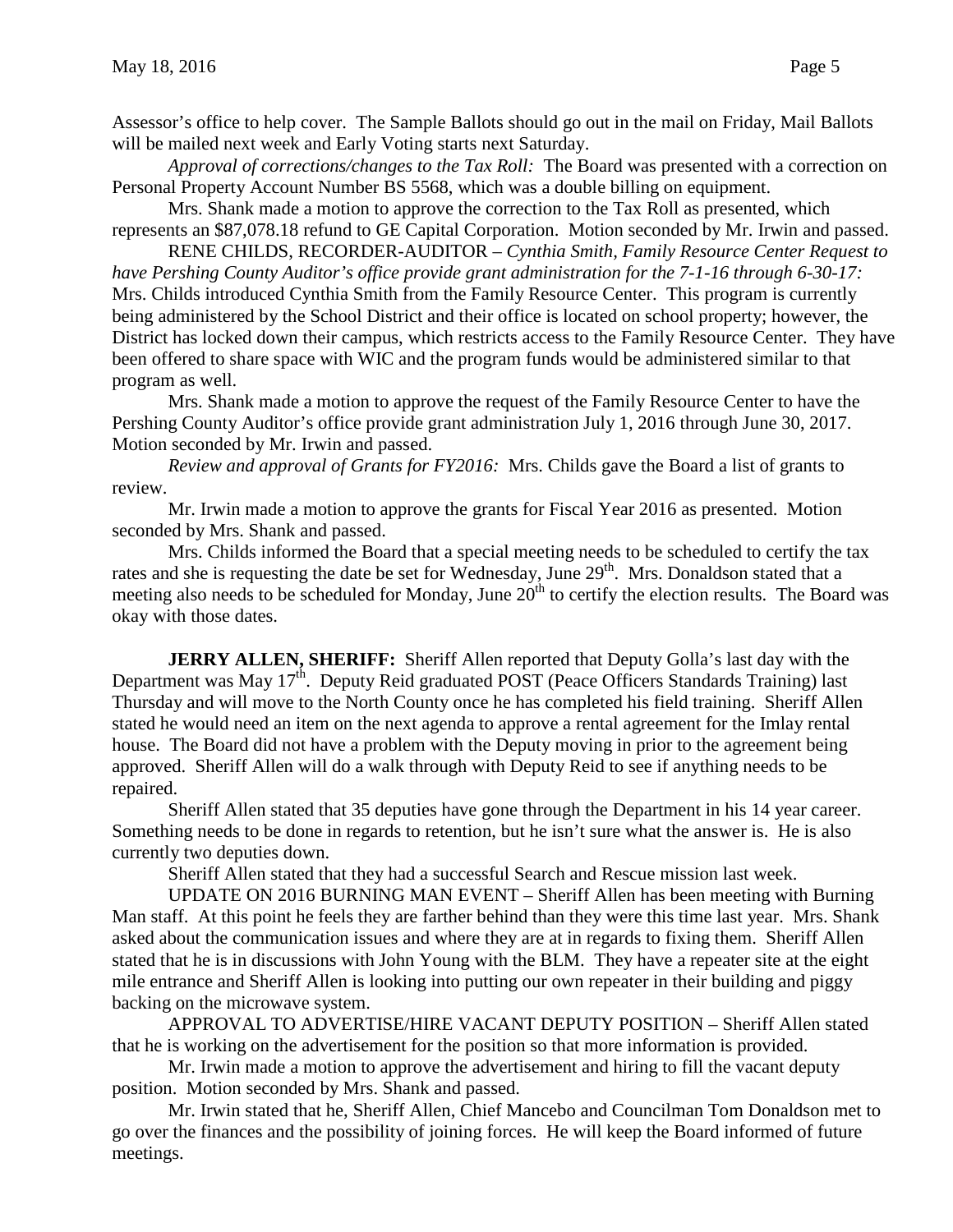# **ELECTED DEPARTMENTS, CONT.D:**

LAURI CERINI-JONES, ASSESSOR – *Approval of Tech Fund expenditures pursuant to NRS 250.085 for the acquisition and improvement of technology:* Mrs. Cerini-Jones submitted a list of proposed expenditures. As of the end of April there was \$181,729.65 in the fund. Several of the items will be spread out over several years.

Mrs. Shank made a motion to approve the Tech Fund expenditures as presented, not to exceed the budget on an annual basis. Motion seconded by Mr. Irwin and passed.

*Request to advertise/hire vacant part-time (4 hours) Administrative Clerk I position:* Mrs. Cerini-Jones stated that her shared employee will be transferring to the Clerk-Treasurer's office fulltime as of July  $1<sup>st</sup>$ . Mrs. Cerini-Jones would like to fill the position right away so that the new employee can train with Mrs. Gallagher. She has spoken with Mrs. Childs and the budget is in good shape.

Mr. Irwin made a motion to approve the advertising and hiring to fill the vacant part-time position in the Assessor's office. Motion seconded by Mrs. Shank and passed.

*Request to advertise/hire vacant Appraiser I position:* Mrs. Cerini-Jones stated that she is not comfortable filing this position until the tax roll is done. Mr. Irwin felt that a decision could still be made today and Mrs. Cerini-Jones can advertise when she is ready.

Mrs. Shank made a motion to approve the advertising and hiring to fill the vacant Appraiser I position after July 1<sup>st</sup>. Motion seconded by Mr. Irwin and passed.

BRYCE SHIELDS, DISTRICT ATTORNEY – Mr. Shields stated that he met with the State BLM Director last week along with the N2 Grazing Board. They discussed the current RMP (Range Management Plan) and the lack of compliance on BLM's part. Mr. Shields stated that he was very pleased with the outcome of the meeting and feels there may be some changes made to the RMP.

Mr. Shields also stated that the County has been involved in a law suit for the last 9 years and we received an opinion from the Nevada Court of Appeals ruling in the County's favor, so this matter should be behind us.

KAREN STEPHENS, JUSTICE COURT – Judge Stephens stated that they are pretty well caught up with entering citations. The AOC (Administrative Office of the Courts) is looking at the end of June to transition to their new system, which would alleviate the manual entry. Judge Stephens is looking at replacing the recording system in the court room and she will be receiving a presentation next week. She is still working on coordinating renovations to the office.

**PROCLAMATIONS AND AWARDS:** There were no Proclamations or Awards presented.

**SALARY RESOLUTION:** T. GALLAGHER, CLERK-TREASURER'S OFFICE – Mrs. Donaldson stated that Janice Rutherford is retiring June 30<sup>th</sup> and Mrs. Gallagher will be taking the fulltime position. She will then advertise to fill the  $\frac{3}{4}$  time position.

Mrs. Shank made a motion to approve the Salary Resolution for Tina Gallagher moving her from ¾ time to full-time status effective July 1, 2016. Motion seconded by Mr. Irwin and passed.

The meeting recessed at 10:59 a.m. and reconvened at 11:05 a.m.

**MAGGIE LOYAN, CFP, LOYAN PLANNING:** REVIEW AND RECOMMENDATION FOR APPROVAL OF THE 2016-2017 HEALTH CARE PROVIDER AND PREMIUM COVERAGE FOR PERSHING COUNTY EMPLOYEES – Ms. Loyan gave a presentation of the proposals she obtained. The original renewal with Prominence came in at 28.7%, but with the other quotes she received; she was able to get them to come down as well. The Insurance Committee is recommending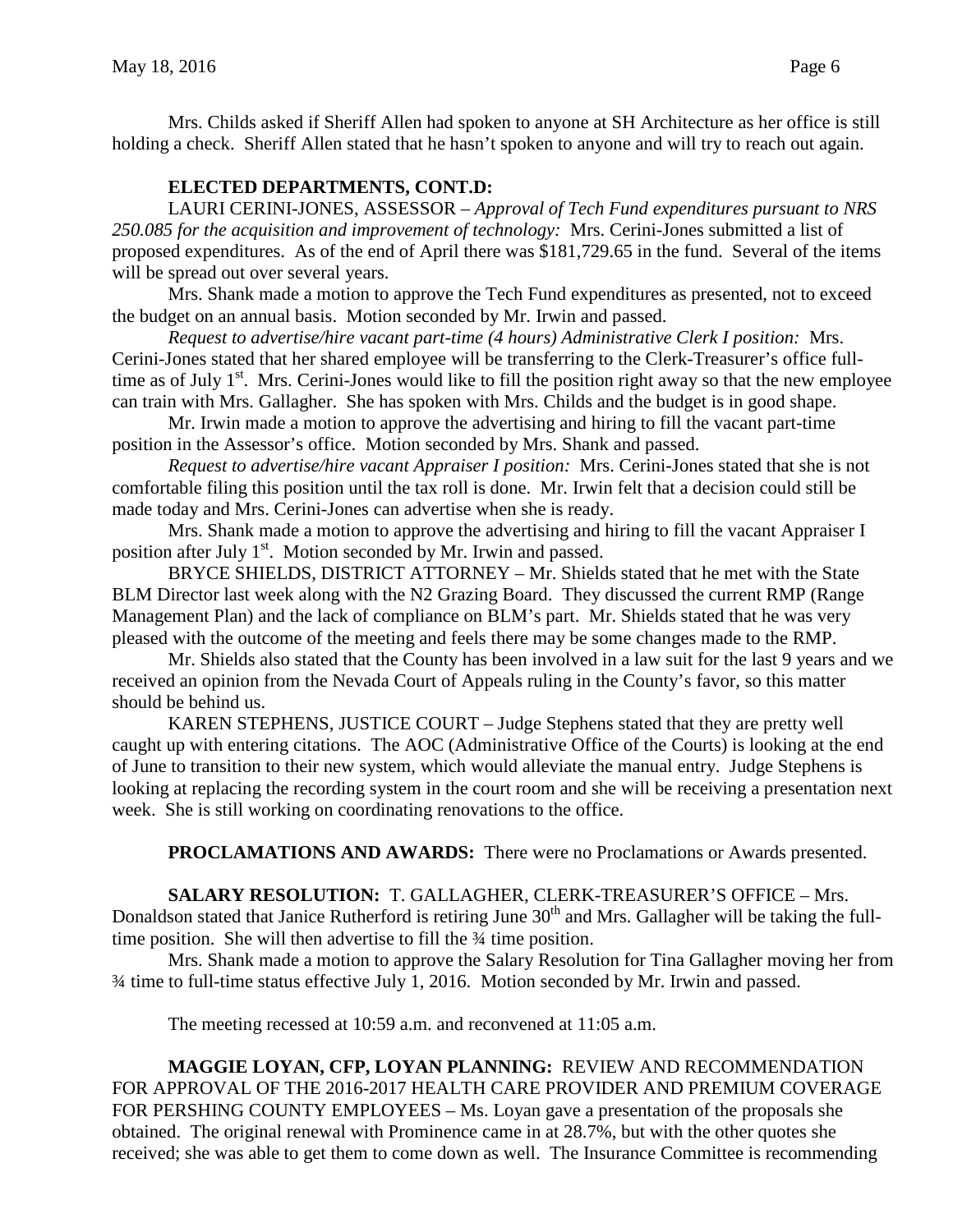staying with our current plan with Prominence. The Dental plan has an increase of 7%, but the next comparable quote was 9% higher. There was no change to the Vision and Life Plans. The recommendation is as follows:

| Prominence Freedom 1 (medical) | \$746.41 |
|--------------------------------|----------|
| Ameritas (Dental)              | \$31.04  |
| <b>MES</b> (Vision)            | \$7.19   |
| Cigna (Life)                   | \$4.80   |
| <b>Total Premium</b>           | \$789.44 |

Mrs. Shank made a motion to accept the recommendation of the Insurance Committee with a total per employee premium of \$789.44. Motion seconded by Mr. Irwin and passed.

**AMERICAN LANDS COUNCIL INVOICE FOR ONE YEAR COUNTY GOLD MEMBERSHIP IN THE AMOUNT OF \$5,000.00:** Mr. Irwin asked Mrs. Childs if this was included in the budget for the current year. Mrs. Childs stated that it is. Mrs. Wesner will submit a voucher.

**ADVISORY BOARD APPOINTMENTS / RESIGNATIONS:** The Board did not have any letters to review.

**APPROVAL OF THE 2016-2017 TENTATIVE AGREEMENT FOR THE PERSHING COUNTY EMPLOYEES ASSOCIATION:** Mrs. Shank asked Mrs. Childs about the Fiscal Impact. Mrs. Childs stated that it was higher than she had originally anticipated as she did not take PERS, Medicare, etc. into consideration.

Mr. Irwin made a motion to approve the Pershing County Employees Association 2016-2017 Tentative Agreement as presented. Motion seconded by Mrs. Shank and passed.

**CORRESPONDENCE:** Mrs. Wesner gave the Board a copy of a news release naming the new Acting District Manager for the Winnemucca District BLM.

Mr. Irwin also stated that he would forward information to Mrs. Wesner regarding AT&T filing for relief before the FCC (Federal Communications Commission).

**REPORT FROM LEGAL COUNSEL:** Mr. Shields did not have anything further to report.

**REPORT FROM ADMINISTRATIVE ASSISTANT:** Mrs. Wesner did not have anything to report.

**MATTERS OF THE BOARD FOR DISCUSSION, BOARD MEMBER REPORTS, BOARD LIAISON REPORTS:** Mrs. Shank stated that she attended the Humboldt River Water Basin Authority meeting last Friday. They discussed the protests on the St. Claire water applications. Mrs. Shank also attended a Recycling Board meeting.

Mr. Irwin stated that the National Association of Counties Board of Directors meeting is next week. The Nevada Association of Counties meets this Friday. The Safecom Executive Board met yesterday. Mr. Irwin was appointed by the Nevada State Public Safety Communications Committee to a 911 Committee and he will be giving a presentation on June  $6<sup>th</sup>$ . Mr. Irwin also stated that he met with John Handka regarding the parking lot at the Administrative Building as someone fell into the bushes. There will be an item on a future agenda to maybe remedy this.

Mr. Bloyed stated that he participated in a NV Works phone conference and attended the Recreation Board meeting.